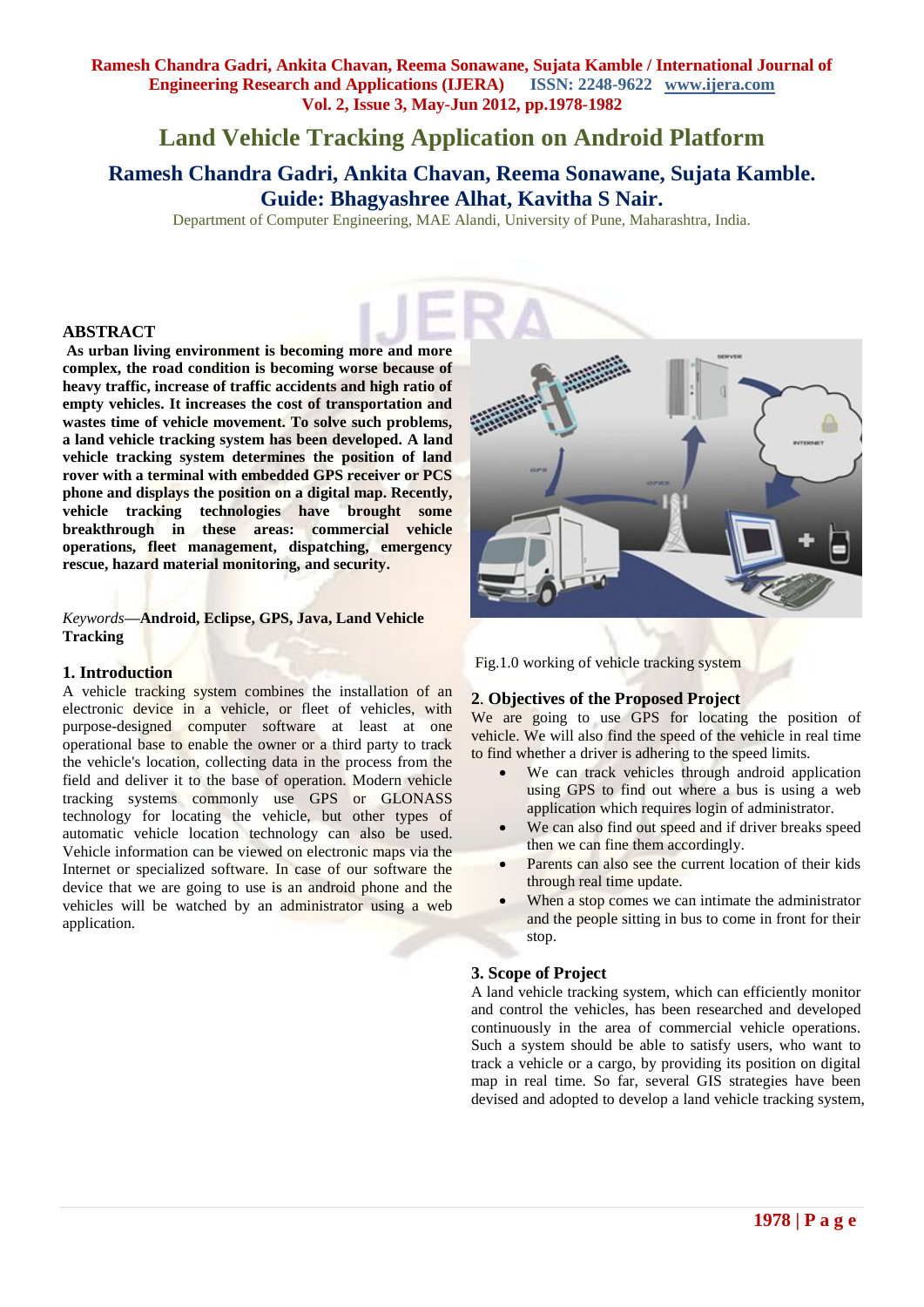but there is no proper solution suitable for Internet environment. **As** a new solution to develop such a system, this paper introduces and describes the Internet-based hybrid client-server methodology using Java.

## **4. The Research in This Paper**

In light of the many possible combinations of navigation aids that can be used in these systems, one is led to question what criteria navigation system designers have used when selecting sensors for use in their vehicle navigation system. One could probably say with some certainty that the set of sensors selected by a design team is heavily influenced by the team's dual goals of maximizing the system's performance while minimizing its total cost. Unfortunately for system designers, however, system cost and performance are usually directly, rather than inversely, related—very accurate sensors may improve the performance of a system, but they tend to cost more than similar, less accurate sensors. Therefore, designers of land-vehicle navigation systems are faced with trading off system cost and performance and must judiciously select that set of sensors deemed to be most cost effective. This paper includes an examination of the impact that individual navigation sensors have on the performance of a land-vehicle navigation system. The quantitative results of this work reveal the influence that individual navigation sensor error parameters have on navigation system performance. These results should be valuable to navigation system designers because they can be used to identify cost-effective navigation system designs.

# **5. Android**

ANDROID (Automated Numeration of Data Realised by Optimised Image Detection) Android is an [operating system](http://en.wikipedia.org/wiki/Mobile_operating_system)  [for mobile devices](http://en.wikipedia.org/wiki/Mobile_operating_system) such as [smart phones](http://en.wikipedia.org/wiki/Smartphone) and [tablet computers.](http://en.wikipedia.org/wiki/Tablet_computer) It is developed by the Open [Handset Alliance](http://en.wikipedia.org/wiki/Open_Handset_Alliance) led by [Google.](http://en.wikipedia.org/wiki/Google)



Fig.2.0 android architecture

**Android 2.1:** To get started developing or testing against the Android 2.1 platform, use the Android SDK and AVD Manager tool to download the platform into your SDK.

# **6. Adt Plug-In For Eclipse**

Android Development Tools (ADT) is a plug-in for the Eclipse IDE that is designed to give you a powerful, integrated environment in which to build Android applications.ADT extends the capabilities of Eclipse to let you quickly set up new Android projects, create an application UI, add components based on the Android Framework API, debug your applications using the Android SDK tools, and even export signed (or unsigned) .apk files in order to distribute your application. Developing in Eclipse with ADT is highly recommended and is the fastest way to get started. With the guided project setup it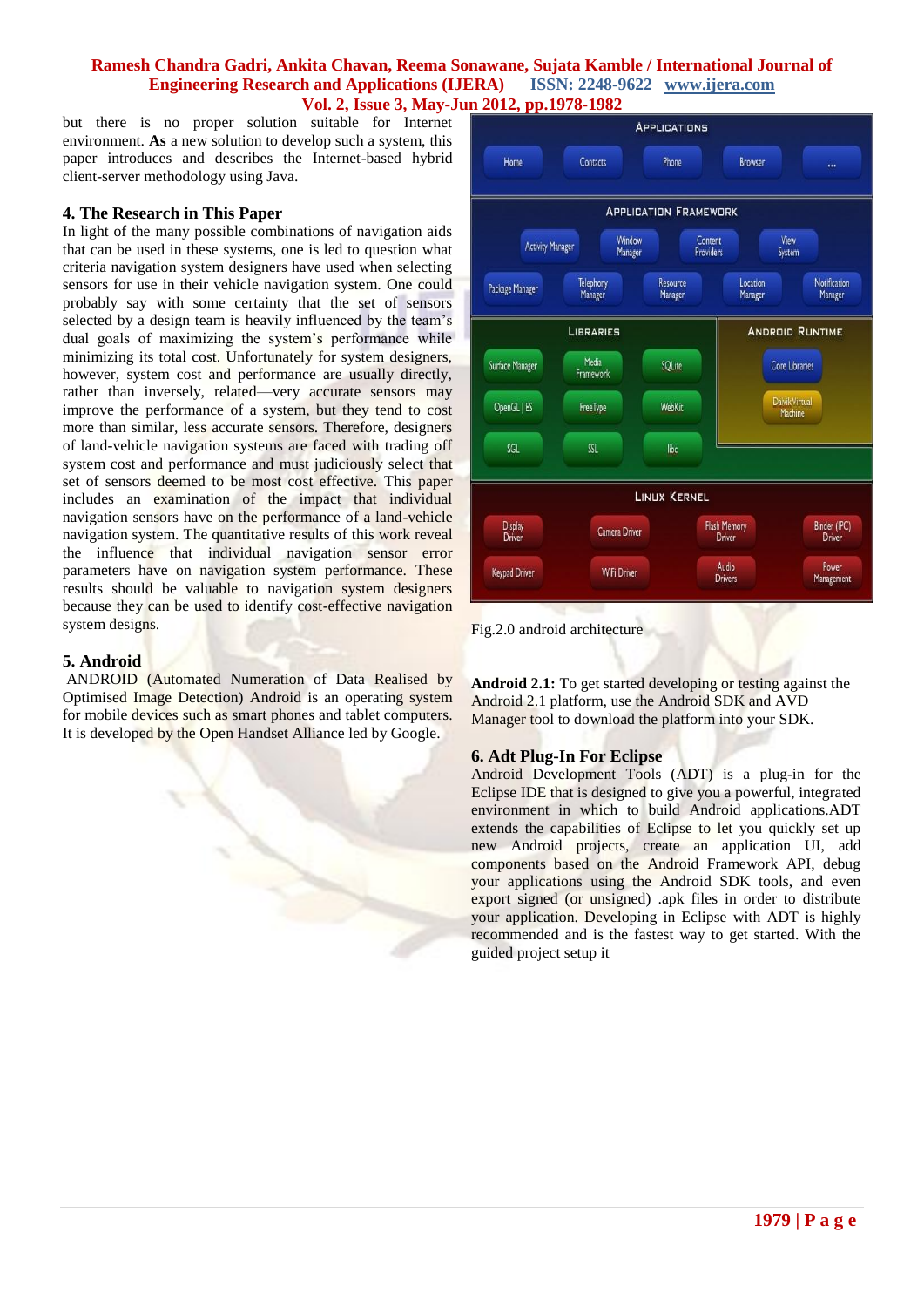Table.1.0-Android Features

| Handset<br>layouts                     | The platform is adaptable to larger, VGA, 2D<br>graphics library, 3D graphics library based<br>on OpenGL ES 2.0 specifications, and traditional<br>Smartphone layouts.                                                                                                                                                                                                                                                                          |
|----------------------------------------|-------------------------------------------------------------------------------------------------------------------------------------------------------------------------------------------------------------------------------------------------------------------------------------------------------------------------------------------------------------------------------------------------------------------------------------------------|
| Storage                                | SQLite, a lightweight relational database, is used<br>for data storage purposes                                                                                                                                                                                                                                                                                                                                                                 |
| Connectivity                           | Android supports connectivity technologies<br>including GSM/EDGE, IDEN, CDMA, EV-<br>DO, UMTS, Bluetooth, Wi-Fi (no connections<br>through Proxy server <sup>[62]</sup> and no Ad hoc wireless<br>network), <sup>[63]</sup> LTE, NFC and WiMAX.                                                                                                                                                                                                 |
| <b>Messaging</b>                       | SMS and MMS are available forms of messaging,<br>including threaded text messaging and now<br>Android Cloud To Device Messaging<br>Framework(C2DM) is also a part of Android Push<br>Messaging service.                                                                                                                                                                                                                                         |
| <b>Multiple</b><br>language<br>support | Android supports multiple human languages. The<br>number of languages more than doubled for the<br>platform 2.3 Gingerbread. Android lacks font<br>rendering of several languages even after official<br>announcements <sup>[citation needed]</sup> of added support<br>(e.g. Hindi).                                                                                                                                                           |
| Web browser                            | The web browser available in Android is based on<br>the open-source WebKit layout engine, coupled<br>with Chrome's V8 JavaScript engine. The browser<br>scores a 93/100 on the Acid3 Test.                                                                                                                                                                                                                                                      |
| Java support                           | While most Android applications are written<br>in Java, there is no Java Virtual Machine in the<br>platform and Java byte code is not executed. Java<br>classes are compiled into Dalvik executables and<br>run on Dalvik, a specialized virtual machine<br>designed specifically for Android and optimized<br>for battery-powered mobile devices with limited<br>memory and CPU. J2ME support can be provided<br>via third-party applications. |

**7. Comparison with Other Mobile Operating System** In 2006, Android, iOS, Windows Phone, and Bada did not yet exist and just 64 million smart phones were sold. Today, nearly 10 times as many smart phones are sold and the top mobile operating systems marketed as "Smartphone" by market share are [Android,](http://en.wikipedia.org/wiki/Android_%28operating_system%29) [Symbian,](http://en.wikipedia.org/wiki/Symbian) [Apple iOS,](http://en.wikipedia.org/wiki/IOS_%28Apple%29) [RIM](http://en.wikipedia.org/wiki/BlackBerry_OS)  [BlackBerry,](http://en.wikipedia.org/wiki/BlackBerry_OS) [MeeGo,](http://en.wikipedia.org/wiki/MeeGo) [Windows Phone,](http://en.wikipedia.org/wiki/Windows_Phone_7) and [Bada.](http://en.wikipedia.org/wiki/Bada)



Fig.3.0 comparison with other mobile operating system

# **8. System Architecture**

The functionality available to the Client mobile includes: A) Client mobile module at bus:

- 1. Create Bus account.
- 2. Collect Bus Data (GPS location and speed of the bus).
- 3. Post Bus Data.

The functionality available to the Server mobile includes: B) Server module:

- 1. Read Bus location API.
- 2. Save Bus Location API.
- 3. Create Bus API.

The functionality available to the Admin Mobile application / Parent mobile application includes:

C) Admin Mobile application / Parent mobile application: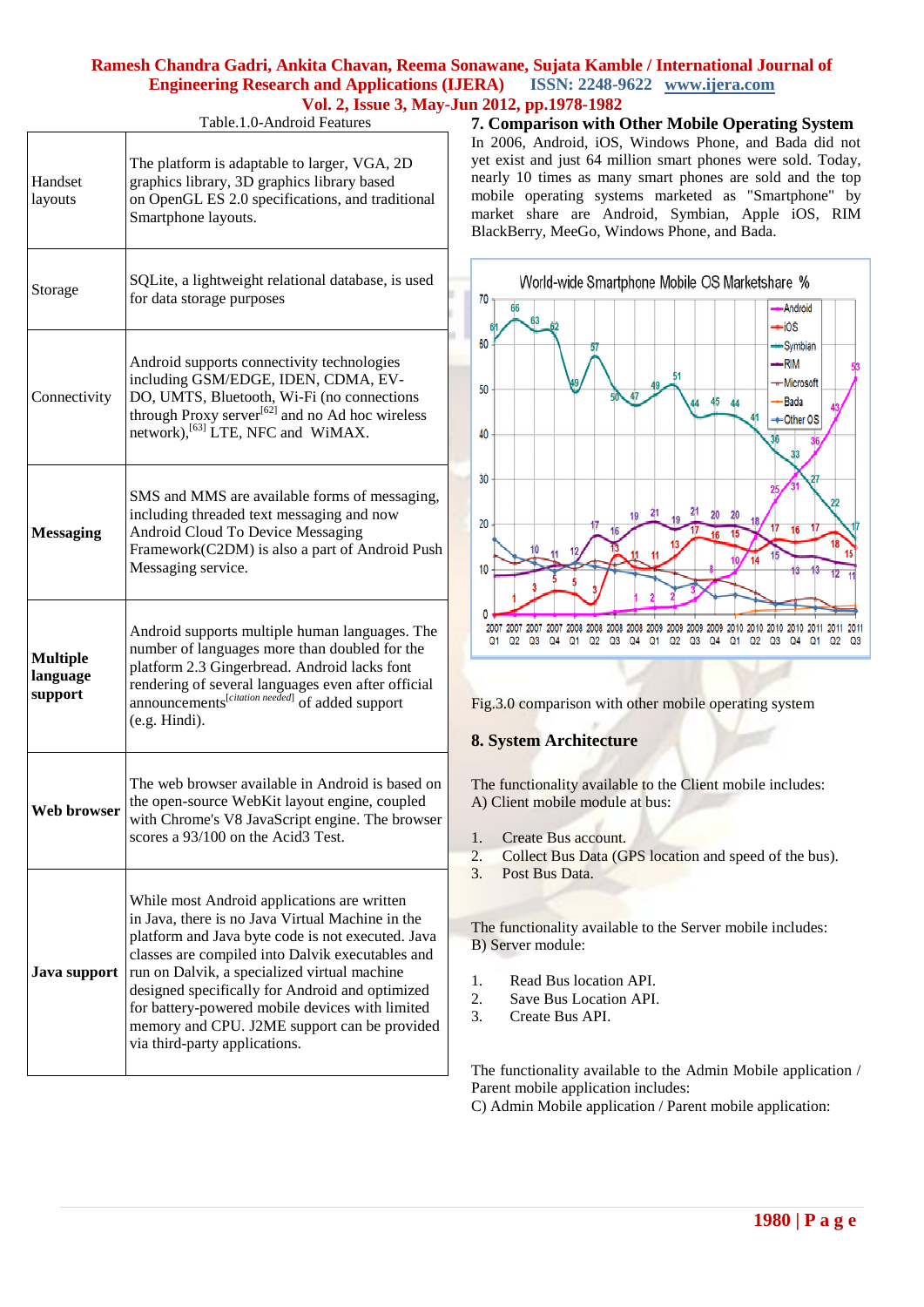- 1. Select Bus Screen.
- 2. Map view with live bus marker.
- 3. Set alert for bus reaching at particular location.



Fig.4.0 system architecture

#### **9. Location Technology**

Nowadays, a substantial number of smart phone have multimedia ability and geo-locating ability. While some people may get confused with GPS and AGPS here we provide a brief background study about them.

## 9.1 Global Positioning System (Gps)

Global Positioning System is composed of satellites and GPS receivers.GPS receivers receive signals from the satellites orbiting in space in 6 different planes 20 kilometres away from Earth (Porcino, 2001). There are 24 satellites orbiting in space at present originally owned by United States government for military purposes and are now opened for commercial use. The GPS receiver installed in the mobile handsets will receive radio signals from satellites and compare with the local duplication of geo data to calculate its actual location on Earth. To increase the accuracy, data received from three satellites can perform the calculation of twodimensional location, including the longitude and latitude. For three- dimensional location information, consisting longitude, latitude and altitude, data from at least 4 satellites are required.



Fig.5.0 global positioning system

## **10. Product Perspective**

A vehicle tracking system combines the installation of an electronic device in a vehicle, or fleet of vehicles, with purpose-designed [computer software](http://en.wikipedia.org/wiki/Computer_software) at least at one operational base to enable the owner or a third party to track the vehicle's location, collecting data in the process from the field and deliver it to the base of operation. Modern vehicle tracking systems commonly use [GPS](http://en.wikipedia.org/wiki/Global_Positioning_System) or [GLONASS](http://en.wikipedia.org/wiki/GLONASS) technology for locating the vehicle, but other types of [automatic vehicle location](http://en.wikipedia.org/wiki/Automatic_vehicle_location) technology can also be used. Vehicle information can be viewed on electronic maps via the Internet or specialized software.

In case of our software the device that we are going to use is an android phone and the vehicles will be watched by an administrator using a web application. Such a system should be able to satisfy users, who want to track a vehicle or a cargo, by providing its position on digital map in real time.

# **11. Overview**

The system will be basically a project that consists of client part, server part and GPS part. Also will look at the information's of routes, drivers and give the most optimal options to the user. Moreover, user may see and search the users' and vehicles' information in to the system repository. The most important component of our system is GPS. The coordinates of the vehicles that incoming build up the system's treatment. The purpose of this document is to model and design the project with the requirements defined in the SRS document. We are going to use GPS for locating the position of vehicle. We will also find the speed of the vehicle in real time to find whether a driver is adhering to the speed limits. Vehicle tracking systems are devices used for tracking location of vehicles in real time. This is made possible by installing electronic devices in the vehicle; it is the signals